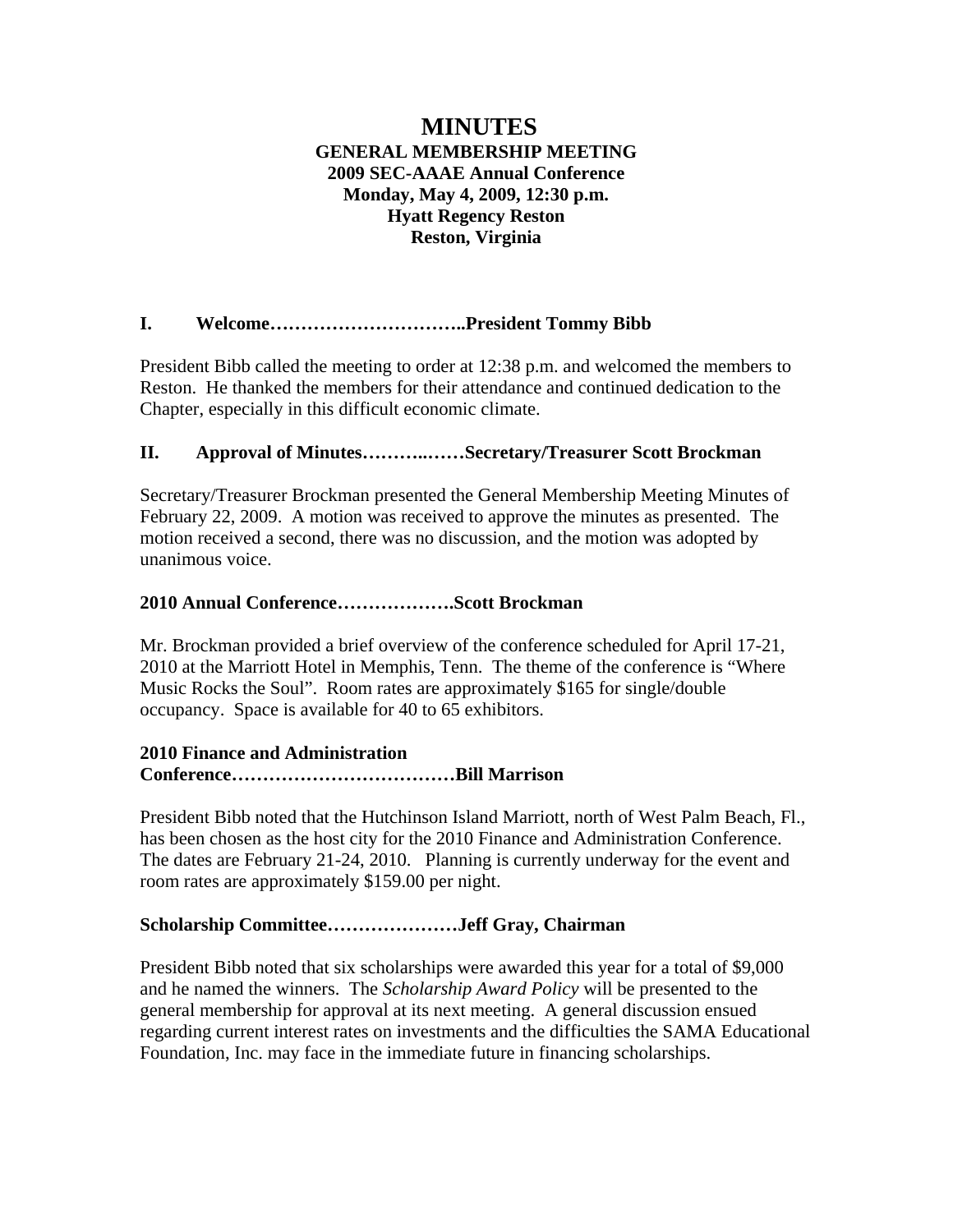### **GENERAL MEMBERSHIP MEETING MINUTES May 4, 2009 Page 2**

#### **Nominations Committee………………..Lew Bleiweis, Chairman**

The 2009 Nominations Committee chaired by Mr. Bleiweis and served by Ms. Kim Wade from Atlanta, Ga., and Mr. Greg Kelly from Savannah, Ga., nominated the following individuals to serve the Chapter for the year 2009-2010:

| IMMEDIATE PAST PRESIDENTTommy Bibb, AAE, Nashville, Tenn.    |
|--------------------------------------------------------------|
|                                                              |
| PRESIDENT ELECTScott Brockman, AAE, Memphis, Tenn            |
| SECRETARY/TREASURERMichael Landguth, AAE, Chattanooga, Tenn. |
| BOARD MEMBER-AT-LARGEChris Browne, CM, Washington, DC        |
| BOARD MEMBER-AT-LARGEMichael Clow, AAE, Tallahassee, Fla.    |
| BOARD MEMBER-AT-LARGEJeff Gray, AAE, Fort Myers, Fla.,       |
| BOARD MEMBER-AT-LARGEJudi Olmstead, Charleston, SC           |
| CORPORATE REPRESENTATIVEBill Hogan, Jacksonville, Fla.       |
|                                                              |

CHAPTER REPRESENTATIVE ON AAAE BOARD OF DIRECTORS…………………………..Tommy Bibb, AAE, Nashville, Tenn.

A motion was accepted to approve the slate of officers. The motion was seconded, there was no discussion and the motion was adopted by unanimous voice.

#### **Annual Conference Site Selection**

## **Committee……………………………….Michael Landguth**

The Annual Conference Site Selection Committee was chaired by Mr. Landguth and served by Mr. Hogan, Mr. Gray and Mr. Clow. Mr. Landguth provided an overview of the site selection interviews and offered the following cities for future venues:

| 2011 SEC-AAAE ANNUAL CONFERENCE | Mobile, Ala.   |
|---------------------------------|----------------|
| 2012 SEC-AAAE ANNUAL CONFERENCE | Savannah, Ga.  |
| 2013 SEC-AAAE ANNUAL CONFERENCE | Lexington, Ky. |

A motion was received to approve the sites selected. The motion was seconded, there was no discussion and the motion was approved by unanimous voice.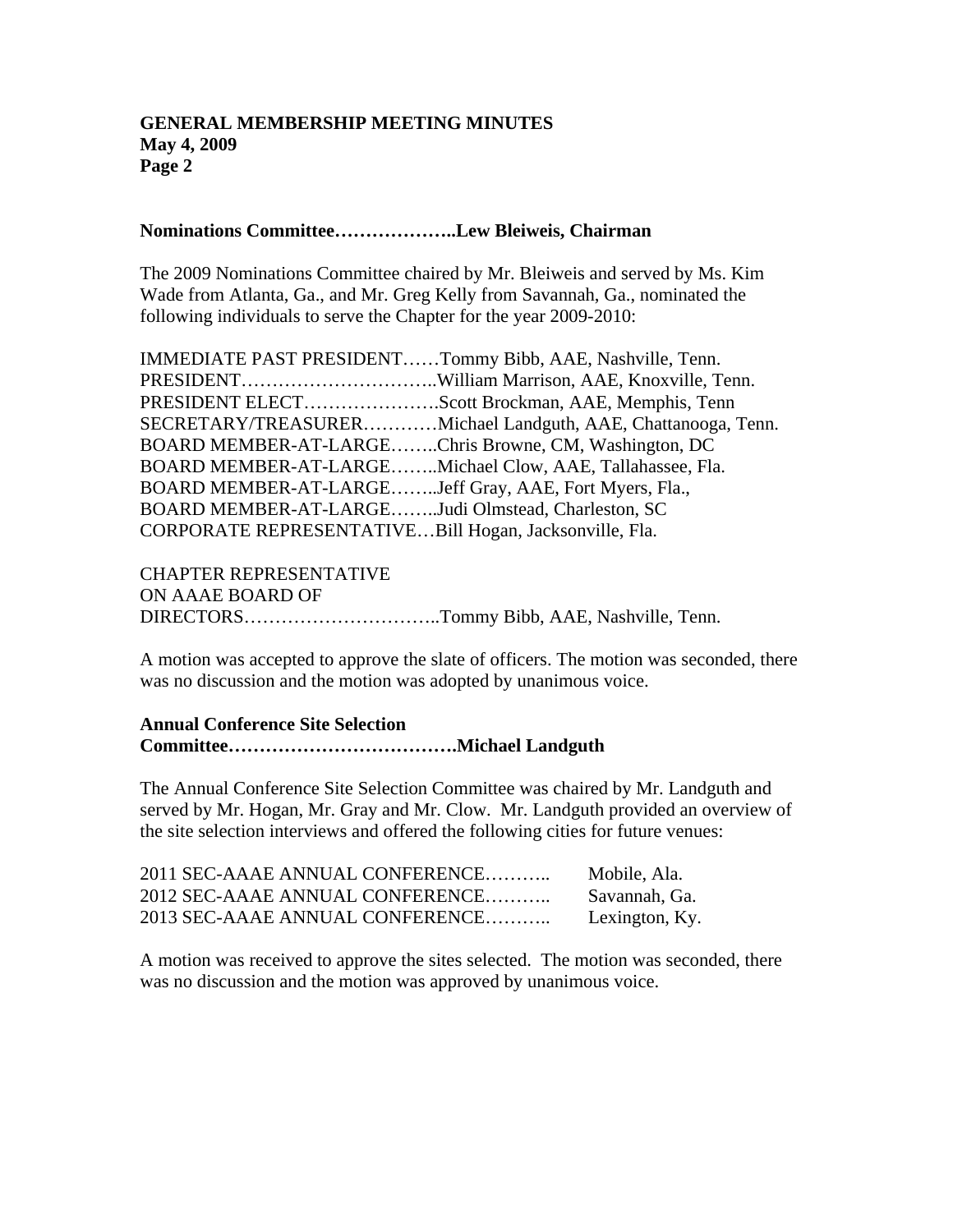### **GENERAL MEMBERSHIP MEETING MINUTES May 4, 2009 Page 3**

### **Resolutions………………………………Bob Brammer**

President Bibb presented four resolutions of appreciation for the following individuals:

- Tommy W. Bibb, AAE, 2008-2009 SEC-AAAE President
- The Honorable H. R. Crawford, Chairman, Metro Washington Airports Authority
- Christopher U. Browne, CM, 2009 SEC-AAAE Annual Conference Chairman on behalf of the 2009 SEC-AAAE Annual Conference Committee
- David Eisenman, General Manager, Hyatt Regency Reston

A motion was received to approve the resolutions. The motion was seconded, there was no further discussion and the motion was adopted by unanimous voice.

## III. **V. OLD BUSINESS**

Mr. Brockman provided an overview of standing Chapter Policies and policies recommended for revision by the Board of Directors. A motion was presented to accept the revised polices and reaffirm the unrevised policies. The motion was seconded, there was no further discussion the motion was adopted by unanimous voice.

## **IV. ANNOUNCEMENTS**

Ms. Holliway noted a meeting of the Corporate Committee would be held during the course of this conference.

## **V. ADJOURNMENT**

There being no further business to come before the General Membership, President Bibb thanked the membership for their attendance and adjourned the meeting at 1:05 p.m.